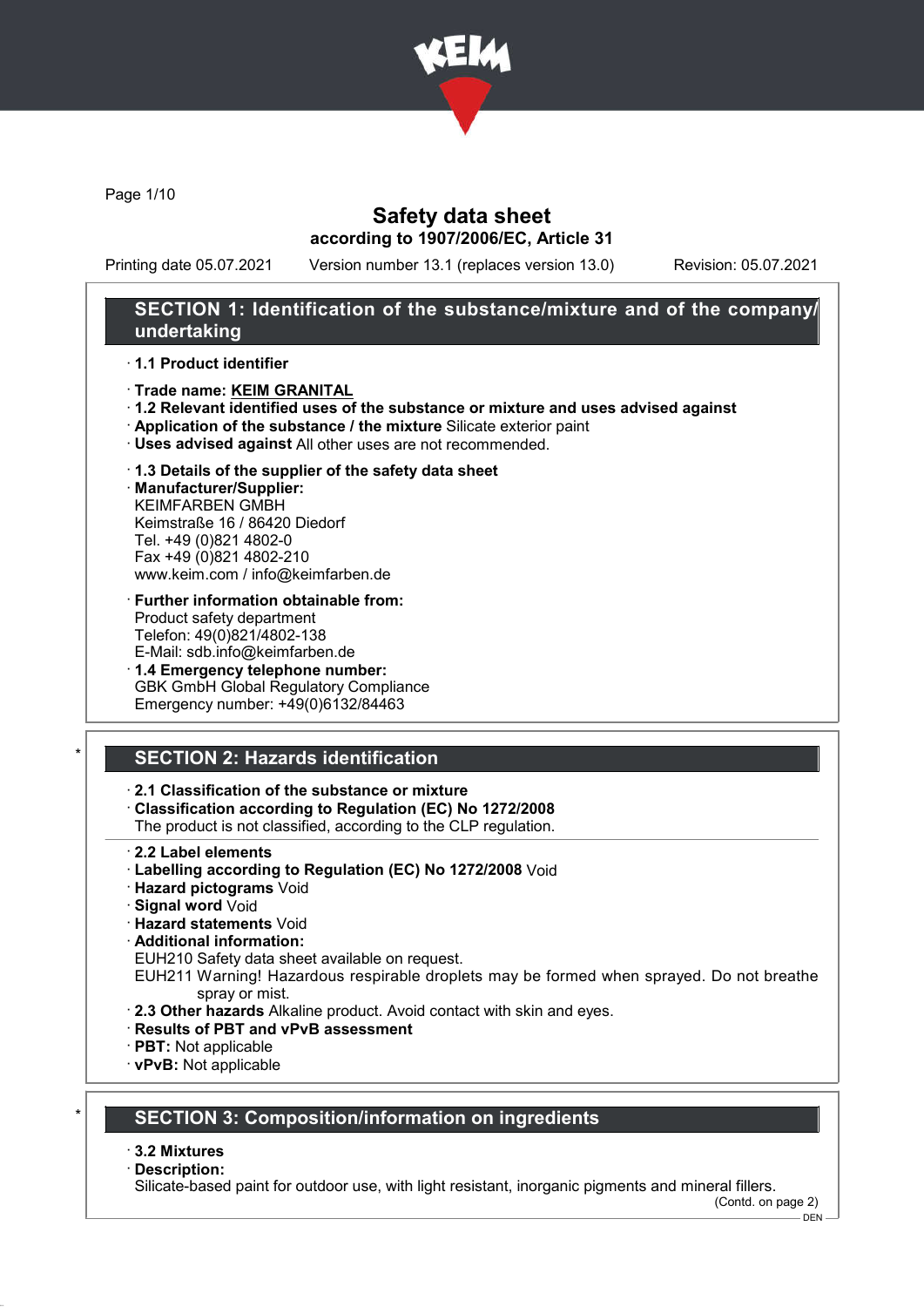

Page 2/10

## Safety data sheet according to 1907/2006/EC, Article 31

Printing date 05.07.2021 Version number 13.1 (replaces version 13.0) Revision: 05.07.2021

(Contd. of page 1)

### Trade name: KEIM GRANITAL

### Dangerous components:

CAS: 13463-67-7 EINECS: 236-675-5 Index number: 022-006-00-2 Reg.nr.: 01-2119486799-10 xxxx

titanium dioxide [in powder form containing 1 % or more 2.5-10% of particles with aerodynamic diameter  $\leq 10 \text{ }\mu\text{m}$ ] Carc. 2, H351

Additional information: For the wording of the listed hazard phrases refer to section 16.

### SECTION 4: First aid measures

### · 4.1 Description of first aid measures

- · General information:
- No special measures required.

When seeing the doctor we suggest to present this safety data sheet.

- · After inhalation: Supply fresh air; consult doctor in case of complaints.
- · After skin contact:

Immediately wash with water and soap and rinse thoroughly.

Do not use solvents or thinners.

If skin irritation continues, consult a doctor.

· After eye contact:

Rinse opened eye for several minutes under running water. Then consult a doctor.

· After swallowing:

Rinse mouth and throat well with water.

Do not induce vomiting; call for medical help immediately.

- · 4.2 Most important symptoms and effects, both acute and delayed
- No further relevant information available.
- · 4.3 Indication of any immediate medical attention and special treatment needed No further relevant information available.

### SECTION 5: Firefighting measures

- · 5.1 Extinguishing media
- · Suitable extinguishing agents:
- Product itself does not burn. Co-ordinate fire-fighting measures to the fire surroundings.
- · 5.2 Special hazards arising from the substance or mixture
- No further relevant information available.
- · 5.3 Advice for firefighters
- · Specila protective equipment: Wear self-contained respiratory protective device.
- · Additional information

Dispose of fire debris and contaminated fire fighting water in accordance with official regulations. In case of fire do not breathe smoke, fumes and vapours. Cool endangered receptacles with water spray.

(Contd. on page 3)

DEN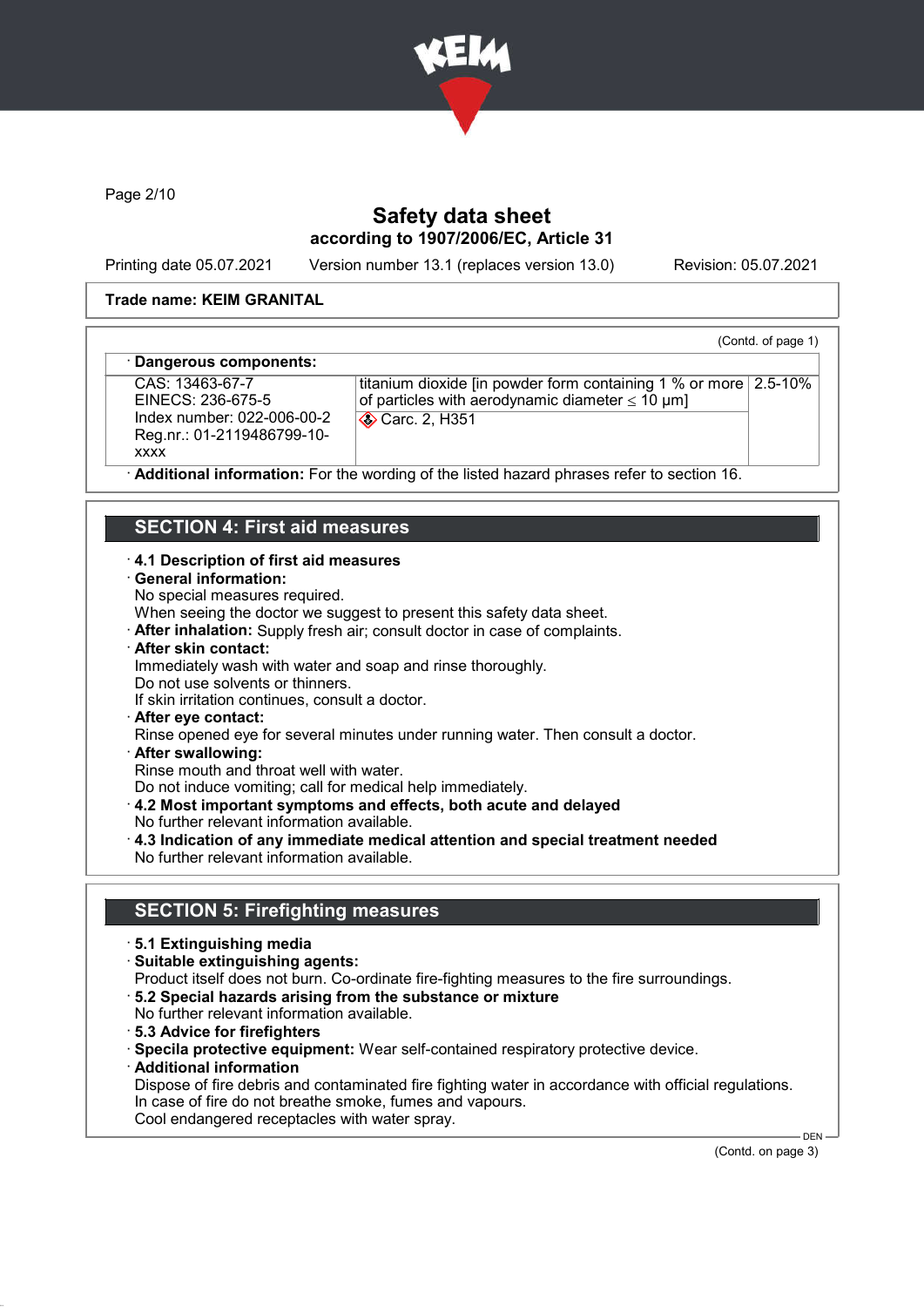

Page 3/10

I

## Safety data sheet according to 1907/2006/EC, Article 31

Printing date 05.07.2021 Version number 13.1 (replaces version 13.0) Revision: 05.07.2021

### Trade name: KEIM GRANITAL

(Contd. of page 2)

## SECTION 6: Accidental release measures

| 6.1 Personal precautions, protective equipment and emergency procedures<br>Avoid contact with skin and eyes.<br>Ensure adequate ventilation<br>Particular danger of slipping on leaked/spilled product.<br>Respect the protection rules (see section 7 a. 8).<br>6.2 Environmental precautions:<br>Do not allow product to reach soil, sewage system or any water course.<br>Follow local governmental rules and regulations.<br>Dilute with plenty of water.<br>6.3 Methods and material for containment and cleaning up:<br>Absorb with liquid-binding material (sand, diatomite, acid binders, universal binders, sawdust).<br>Ensure adequate ventilation. |
|----------------------------------------------------------------------------------------------------------------------------------------------------------------------------------------------------------------------------------------------------------------------------------------------------------------------------------------------------------------------------------------------------------------------------------------------------------------------------------------------------------------------------------------------------------------------------------------------------------------------------------------------------------------|
| Dispose of the material collected according to regulations.<br>Flush rests with sufficient amount of water.                                                                                                                                                                                                                                                                                                                                                                                                                                                                                                                                                    |
| Clear contaminated areas thoroughly.<br>⋅6.4 Reference to other sections                                                                                                                                                                                                                                                                                                                                                                                                                                                                                                                                                                                       |
| See Section 7 for information on safe handling.<br>See Section 8 for information on personal protection equipment.<br>See Section 13 for disposal information.                                                                                                                                                                                                                                                                                                                                                                                                                                                                                                 |
| <b>SECTION 7: Handling and storage</b>                                                                                                                                                                                                                                                                                                                                                                                                                                                                                                                                                                                                                         |
| · 7.1 Precautions for safe handling                                                                                                                                                                                                                                                                                                                                                                                                                                                                                                                                                                                                                            |
| Keep receptacles tightly sealed.<br>Avoid contact with skin and eyes.                                                                                                                                                                                                                                                                                                                                                                                                                                                                                                                                                                                          |
| Do not inhale aerosols.<br>Ensure good ventilation/exhaustion at the workplace.                                                                                                                                                                                                                                                                                                                                                                                                                                                                                                                                                                                |
| See item 8 (8.2) for information about suitable protective equipment and technical precautions.<br>Respect the protection rules.                                                                                                                                                                                                                                                                                                                                                                                                                                                                                                                               |
| Information about fire - and explosion protection:<br>The product is not flammable.                                                                                                                                                                                                                                                                                                                                                                                                                                                                                                                                                                            |
| No special measures required.                                                                                                                                                                                                                                                                                                                                                                                                                                                                                                                                                                                                                                  |
| .7.2 Conditions for safe storage, including any incompatibilities<br>Storage:                                                                                                                                                                                                                                                                                                                                                                                                                                                                                                                                                                                  |
| Requirements to be met by storerooms and receptacles:<br>Keep in the original containers in a cool and dry place.<br>Store only in unopened original receptacles.                                                                                                                                                                                                                                                                                                                                                                                                                                                                                              |
| Information about storage in one common storage facility: Do not store together with acids.<br><b>Further information about storage conditions:</b>                                                                                                                                                                                                                                                                                                                                                                                                                                                                                                            |
| Store in a cool place.<br>Protect from frost.                                                                                                                                                                                                                                                                                                                                                                                                                                                                                                                                                                                                                  |
| Protect from heat and direct sunlight.<br>Storage class: 12                                                                                                                                                                                                                                                                                                                                                                                                                                                                                                                                                                                                    |
| (Contd. on page 4)<br>DEN-                                                                                                                                                                                                                                                                                                                                                                                                                                                                                                                                                                                                                                     |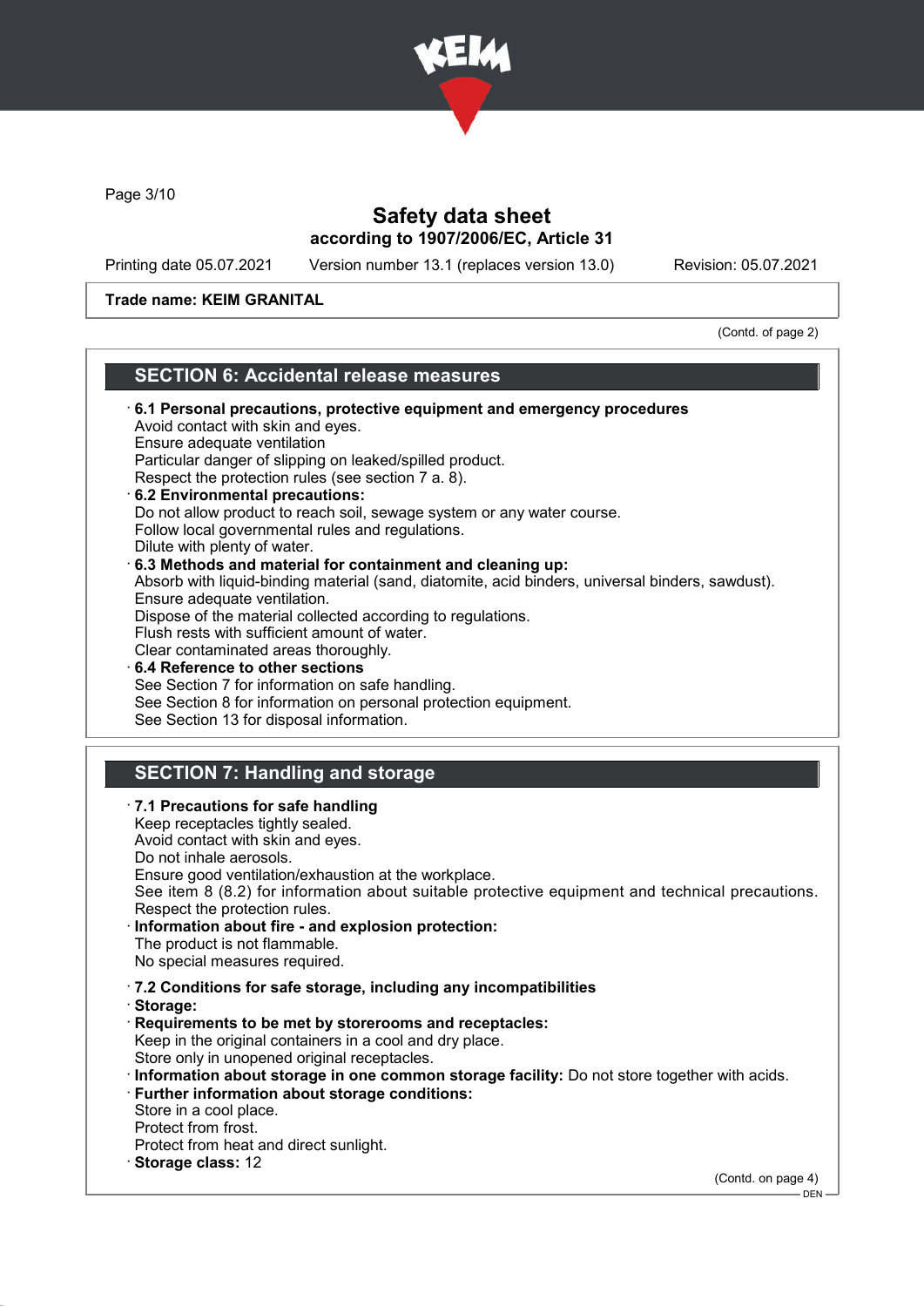

Page 4/10

### Safety data sheet according to 1907/2006/EC, Article 31

Printing date 05.07.2021 Version number 13.1 (replaces version 13.0) Revision: 05.07.2021

### Trade name: KEIM GRANITAL

(Contd. of page 3)

· 7.3 Specific end use(s) No further relevant information available.

## SECTION 8: Exposure controls/personal protection

### · 8.1 Control parameters

· Ingredients with limit values that require monitoring at the workplace:

13463-67-7 titanium dioxide [in powder form containing 1 % or more of particles with aerodynamic diameter  $\leq 10 \mu m$ ]

AGW (Germany) Long-term value: 1.25\* 10\*\* mg/m<sup>3</sup> 2(II);\*alveolengängig\*\*einatembar; AGS, DFG

· Additional information: The lists valid during the making were used as basis.

- · 8.2 Exposure controls
- · Individual protection measures, such as personal protective equipment · General protective and hygienic measures: Avoid contact with the eyes and skin.
- Do not inhale aerosols.

Wash hands before breaks and at the end of work.

Immediately remove all soiled and contaminated clothing.

**Respiratory protection:** 

Use suitable respiratory protective device only when aerosol or mist is formed.

- Filter: P
- · Hand protection Protective gloves
- **Material of gloves**

suitable material e.g.:

Nitrile impregnated cotton-gloves

Recommended thickness of the material:  $> 0.5$  mm

Nitrile rubber, NBR

Recommended thickness of the material:  $\geq 0.4$  mm

Butyl rubber, BR

Recommended thickness of the material:  $\geq 0.7$  mm

The selection of the suitable gloves does not only depend on the material, but also on further marks of quality and varies from manufacturer to manufacturer. As the product is a preparation of several substances, the resistance of the glove material can not be calculated in advance and has therefore to be checked prior to the application.

Penetration time of glove material

Value for the permeation: level  $\geq 6$  (480 min)

The determined penetration times according to EN 16523-1:2015 are not performed under practical conditions. Therefore a maximum wearing time, which corresponds to 50% of the penetration time, is recommended.

The exact break trough time has to be found out by the manufacturer of the protective gloves and has to be observed.

- **Eye/face protection Safety glasses**
- · Body protection: Protective work clothing
- · Environmental exposure controls See Section 12 and 6.2

(Contd. on page 5)

 $-$  DEN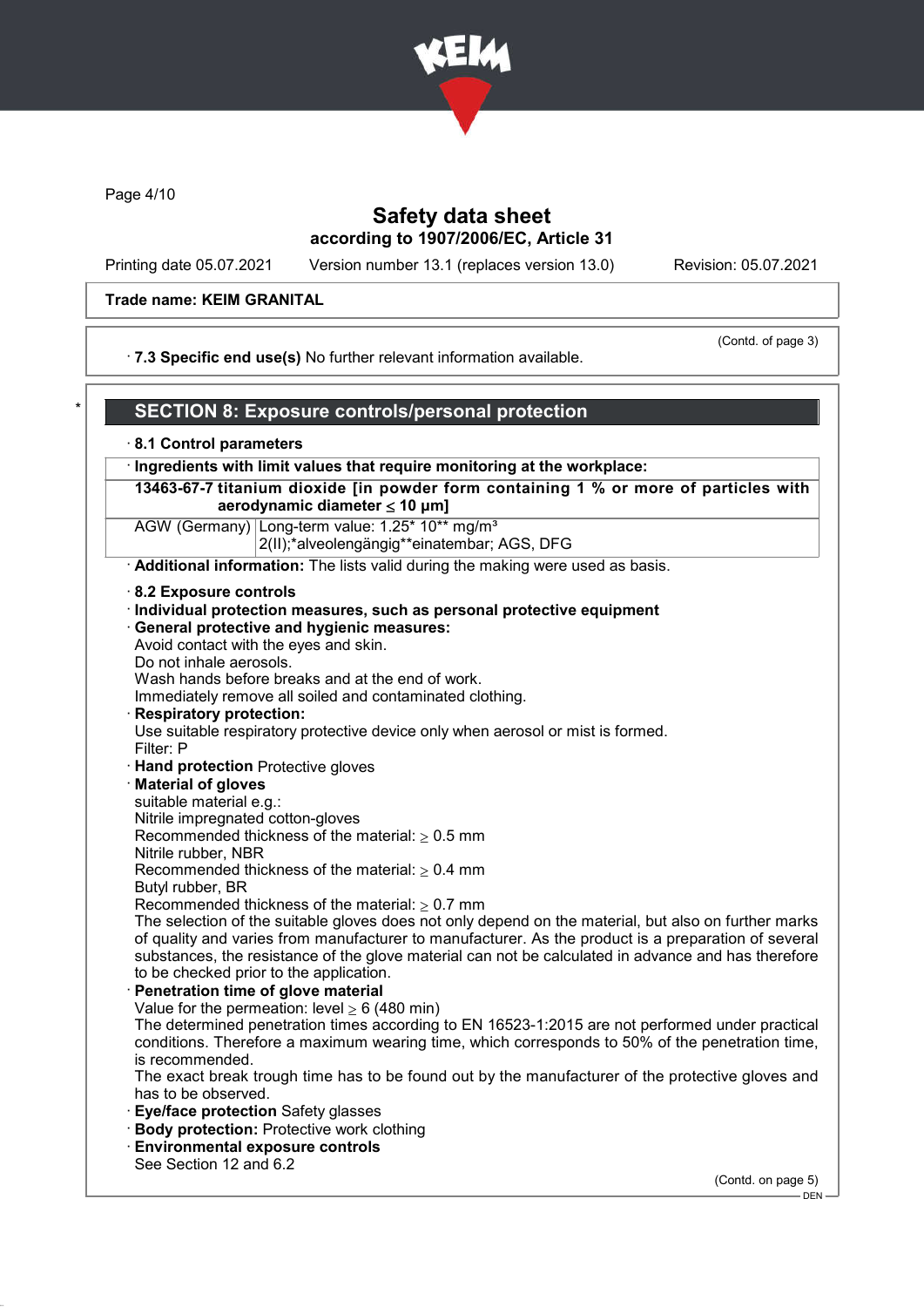

Page 5/10

## Safety data sheet according to 1907/2006/EC, Article 31

Printing date 05.07.2021 Version number 13.1 (replaces version 13.0) Revision: 05.07.2021

(Contd. of page 4)

### Trade name: KEIM GRANITAL

No further relevant information available.

## SECTION 9: Physical and chemical properties

| 9.1 Information on basic physical and chemical properties |                                                |
|-----------------------------------------------------------|------------------------------------------------|
| <b>General Information</b>                                |                                                |
| · Colour:                                                 | Different, according to colouring.             |
| · Odour:                                                  | <b>Odourless</b>                               |
| Odour threshold:                                          | Not determined                                 |
| · Melting point/freezing point:                           | Not determined                                 |
| · Boiling point or initial boiling point and              |                                                |
| boiling range                                             | >100 °C                                        |
| · Flammability                                            | Not applicable                                 |
| · Lower and upper explosion limit                         |                                                |
| · Lower:                                                  | Not applicable                                 |
| · Upper:                                                  | Not applicable                                 |
| · Flash point:                                            | Not applicable                                 |
| · Auto-ignition temperature:                              | Product is not selfigniting.                   |
| · Decomposition temperature:                              | Not determined                                 |
| $\cdot$ pH at 20 $\degree$ C                              | $11.0*$                                        |
| · Viscosity:                                              |                                                |
| · Kinematic viscosity                                     | Not determined                                 |
| Dynamic at 20 °C:                                         | 1200-1700* mPas                                |
| · Solubility                                              |                                                |
| $\cdot$ water:                                            | Miscible                                       |
| · Partition coefficient n-octanol/water (log              |                                                |
| value)                                                    | Not applicable                                 |
| Vapour pressure at 20 °C:                                 | $~23$ hPa                                      |
| · Density and/or relative density                         |                                                |
| · Density at 20 °C:                                       | 1.3-1.6* $g/cm3$                               |
| · Relative density                                        | Not determined                                 |
| · Vapour density                                          | Not applicable.                                |
| $\cdot$ 9.2 Other information                             | * The values are for freshly produced material |
|                                                           | and may change with the time.                  |
| · Appearance:                                             |                                                |
| $\cdot$ Form:                                             | Pasty                                          |
| · Important information on protection of health           |                                                |
| and environment, and on safety.                           |                                                |
| · Ignition temperature:                                   | Not determined                                 |
| <b>Explosive properties:</b>                              | Product does not present an explosion hazard.  |
| Change in condition                                       |                                                |
| · Softening point/range                                   |                                                |
| Oxidising properties:                                     | Not applicable                                 |
|                                                           | (Contd. on page 6)                             |

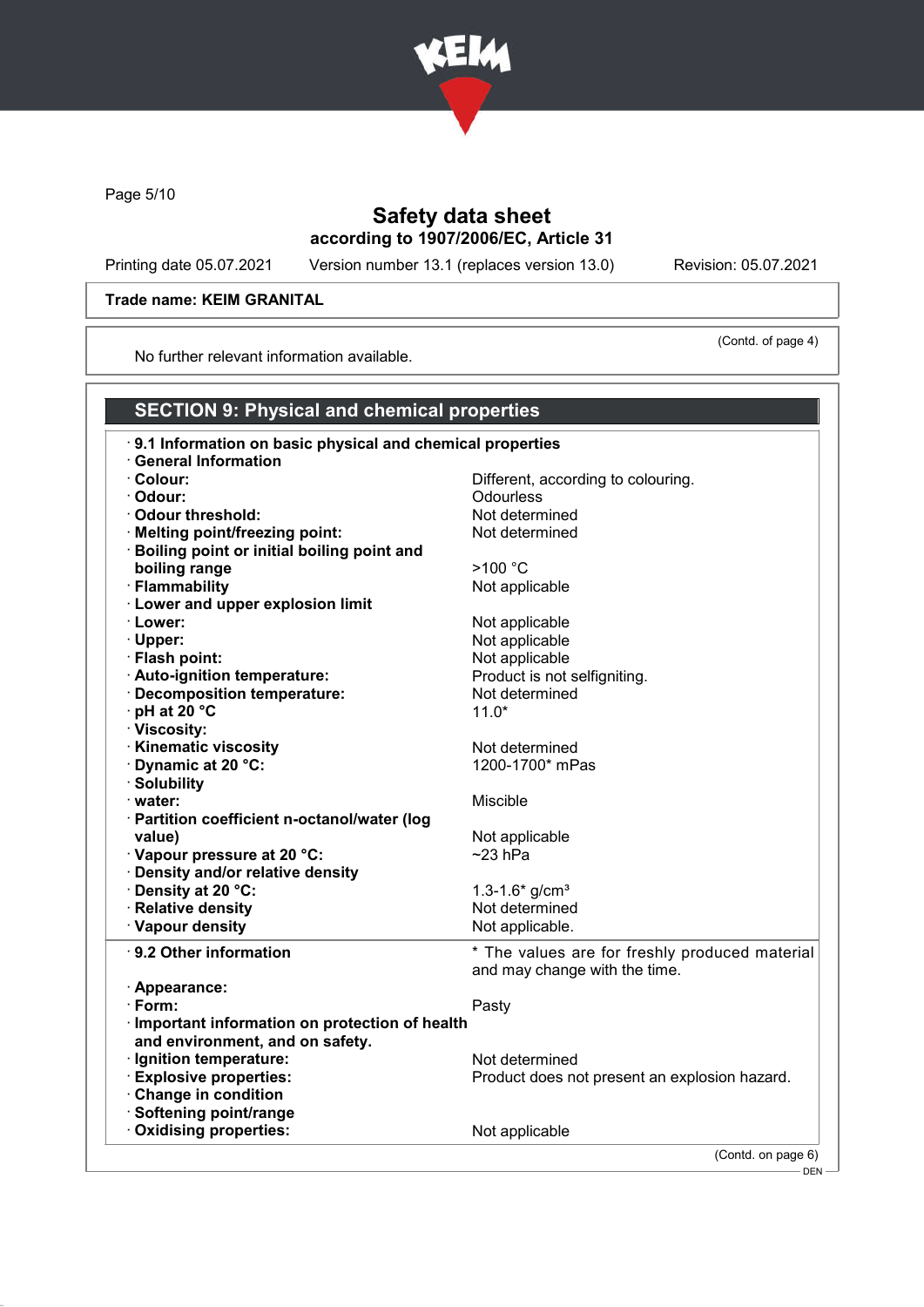

Page 6/10

## Safety data sheet according to 1907/2006/EC, Article 31

Printing date 05.07.2021 Version number 13.1 (replaces version 13.0) Revision: 05.07.2021

### Trade name: KEIM GRANITAL

| $\cdot$ Evaporation rate                       | Not applicable. |  |
|------------------------------------------------|-----------------|--|
| Information with regard to physical hazard     |                 |  |
| classes                                        |                 |  |
| · Explosives                                   | Void            |  |
| · Flammable gases                              | Void            |  |
| · Aerosols                                     | Void            |  |
| $\cdot$ Oxidising gases                        | Void            |  |
| · Gases under pressure                         | Void            |  |
| · Flammable liquids                            | Void            |  |
| · Flammable solids                             | Void            |  |
| $\cdot$ Self-reactive substances and mixtures. | Void            |  |
| · Pyrophoric liquids                           | Void            |  |
| · Pyrophoric solids                            | Void            |  |
| · Self-heating substances and mixtures         | Void            |  |
| · Substances and mixtures, which emit          |                 |  |
| flammable gases in contact with water          | Void            |  |
| <b>Oxidising liquids</b>                       | Void            |  |
| Oxidising solids                               | Void            |  |
| Organic peroxides                              | Void            |  |
| Corrosive to metals                            | Void            |  |
| $\cdot$ Desensitised explosives                | Void            |  |

### SECTION 10: Stability and reactivity

· 10.1 Reactivity No further relevant information available.

- · 10.2 Chemical stability Stable under normal conditions of storage and use.
- · Thermal decomposition / conditions to be avoided:
- No decomposition if used according to specifications.
- · 10.3 Possibility of hazardous reactions No dangerous reactions known.
- · 10.4 Conditions to avoid No further relevant information available.
- · 10.5 Incompatible materials: Acids
- · 10.6 Hazardous decomposition products:

No hazardous decomposition products if stored and handled as prescribed.

## **SECTION 11: Toxicological information**

· 11.1 Information on hazard classes as defined in Regulation (EC) No 1272/2008

· Acute toxicity Based on available data, the classification criteria are not met.

### · LD/LC50 values relevant for classification:

13463-67-7 titanium dioxide [in powder form containing 1 % or more of particles with aerodynamic diameter ≤ 10 μm]

| $\mathbf{A}$ $\mathbf{F}$ $\mathbf{F}$ $\mathbf{F}$ $\mathbf{F}$ $\mathbf{F}$ | $\sqrt{2}$ 0.000 $\frac{1}{2}$ $\frac{1}{2}$ $\frac{1}{2}$ $\frac{1}{2}$ $\frac{1}{2}$ $\frac{1}{2}$ $\frac{1}{2}$ $\frac{1}{2}$ $\frac{1}{2}$ $\frac{1}{2}$ $\frac{1}{2}$ $\frac{1}{2}$ $\frac{1}{2}$ $\frac{1}{2}$ $\frac{1}{2}$ $\frac{1}{2}$ $\frac{1}{2}$ $\frac{1}{2}$ $\frac{1}{2}$ $\frac{1}{2}$ $\frac{1}{2$ |
|-------------------------------------------------------------------------------|-----------------------------------------------------------------------------------------------------------------------------------------------------------------------------------------------------------------------------------------------------------------------------------------------------------------------|
| Inhalative $ ATE \text{ mix } (4h)   > 5 \text{ mg/l } (inhalation)$          |                                                                                                                                                                                                                                                                                                                       |

 $|ATE \text{ mix}$   $| > 2,000 \text{ mg/kg}$  (dermal)

(Contd. on page 7)

 $-$  DEN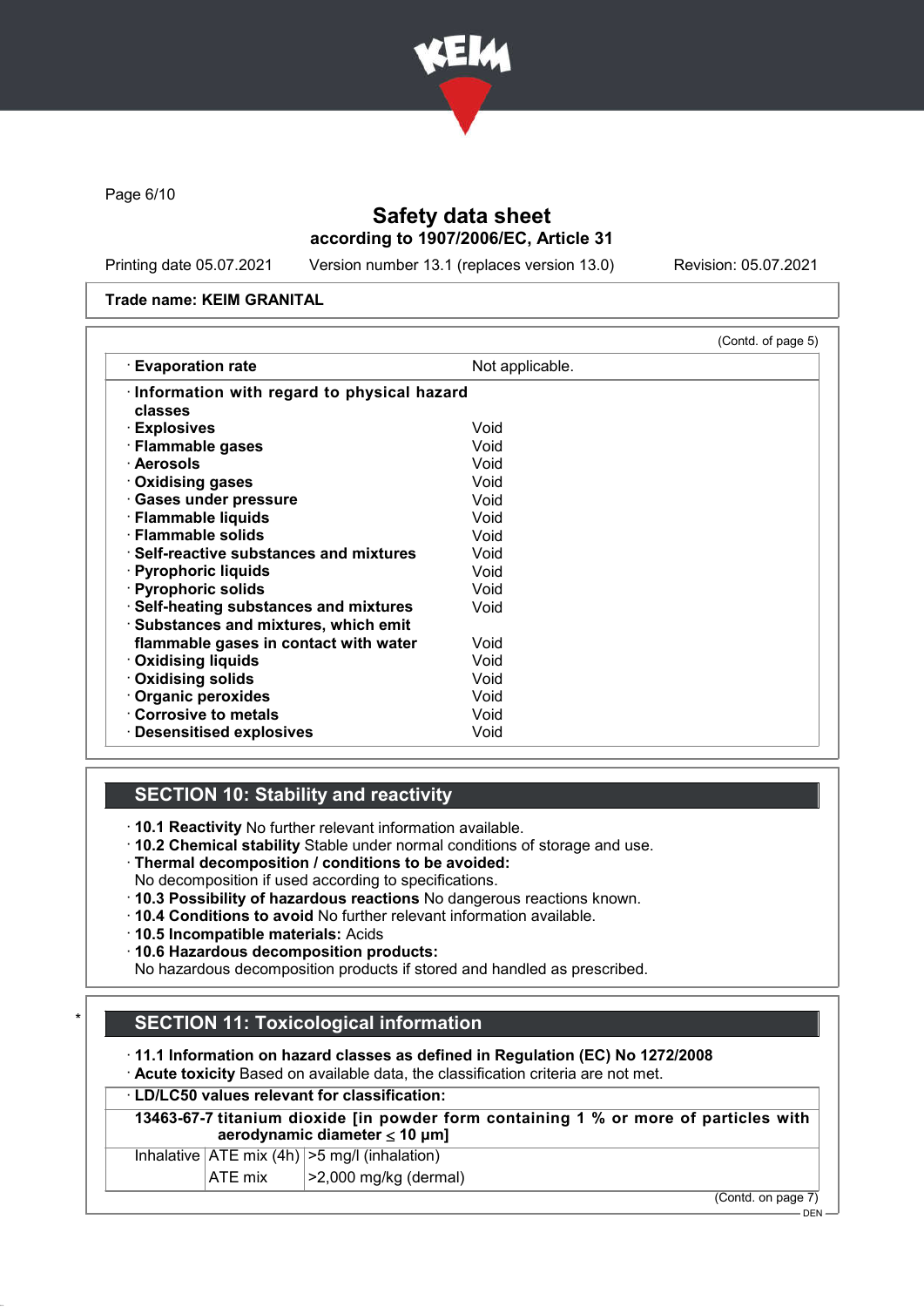

Page 7/10

## Safety data sheet according to 1907/2006/EC, Article 31

Printing date 05.07.2021 Version number 13.1 (replaces version 13.0) Revision: 05.07.2021

### Trade name: KEIM GRANITAL

|                                                               | (Contd. of page 6)                                                                                                                                                                        |
|---------------------------------------------------------------|-------------------------------------------------------------------------------------------------------------------------------------------------------------------------------------------|
|                                                               | $>2,000$ mg/kg (orally)                                                                                                                                                                   |
| <b>NOAEL</b>                                                  | 3,500 mg/kg /Oral (rat) (90d)                                                                                                                                                             |
|                                                               | · Skin corrosion/irritation Frequent persistent contact with the skin may cause skin irritation.                                                                                          |
| Serious eye damage/irritation                                 |                                                                                                                                                                                           |
|                                                               | In case of longer exposure, slightly irritating effect to the eyes is possible.                                                                                                           |
|                                                               | during inhalation: Irritant effect possible.                                                                                                                                              |
|                                                               | during swallowing: Irritant effect possible                                                                                                                                               |
|                                                               | Respiratory or skin sensitisation Based on available data, the classification criteria are not met.                                                                                       |
|                                                               | · Germ cell mutagenicity Based on available data, the classification criteria are not met.                                                                                                |
|                                                               | Carcinogenicity Based on available data, the classification criteria are not met.                                                                                                         |
|                                                               |                                                                                                                                                                                           |
|                                                               | Reproductive toxicity Based on available data, the classification criteria are not met.                                                                                                   |
|                                                               | STOT-single exposure Based on available data, the classification criteria are not met.                                                                                                    |
|                                                               | STOT-repeated exposure Based on available data, the classification criteria are not met.                                                                                                  |
|                                                               | · Aspiration hazard Based on available data, the classification criteria are not met.                                                                                                     |
|                                                               | Other information (about experimental toxicology):                                                                                                                                        |
|                                                               | Experimental analysis are not available.                                                                                                                                                  |
|                                                               |                                                                                                                                                                                           |
| the individual components.<br>· Subacute to chronic toxicity: |                                                                                                                                                                                           |
| <b>Repeated dose toxicity</b>                                 |                                                                                                                                                                                           |
|                                                               | aerodynamic diameter $\leq 10$ µm]                                                                                                                                                        |
|                                                               | Inhalative $NOAEC$ 10 mg/m <sup>3</sup> (rat) (90d)                                                                                                                                       |
|                                                               | CMR effects (carcinogenity, mutagenicity and toxicity for reproduction) Not applicable                                                                                                    |
|                                                               | $\cdot$ 11.2 Information on other hazards                                                                                                                                                 |
| <b>Endocrine disrupting properties</b>                        | The product was not tested. The statements on toxicology have been derived from the properties of<br>13463-67-7 titanium dioxide [in powder form containing 1 % or more of particles with |

## **SECTION 12: Ecological information**

· 12.1 Toxicity

| · Aquatic toxicity:                                                                                                            |                                                  |  |
|--------------------------------------------------------------------------------------------------------------------------------|--------------------------------------------------|--|
| 13463-67-7 titanium dioxide [in powder form containing 1 % or more of particles with<br>aerodynamic diameter $\leq 10 \mu m$ ] |                                                  |  |
|                                                                                                                                | NOEC $\geq$ 100,000 mg/kg (sediment fresh water) |  |
| EC50                                                                                                                           | >100 mg/kg (freshwater alga) (OECD 201)          |  |
|                                                                                                                                | EC 50   > 10,000 mg/l (algae) (ISO 10253)        |  |
|                                                                                                                                | LC 50   > 10,000 mg/l (marine fish) (OECD 203)   |  |
|                                                                                                                                | >1,000 mg/l (freshwater fish) (EPA-540/9-85-006) |  |
| >1,000 mg/l (daphnia) (OECD 202)                                                                                               |                                                  |  |
| . 12.2 Persistence and degradability No further relevant information available.                                                |                                                  |  |
| . 12.3 Bioaccumulative potential No further relevant information available.                                                    |                                                  |  |

(Contd. on page 8)

 $-$  DEN -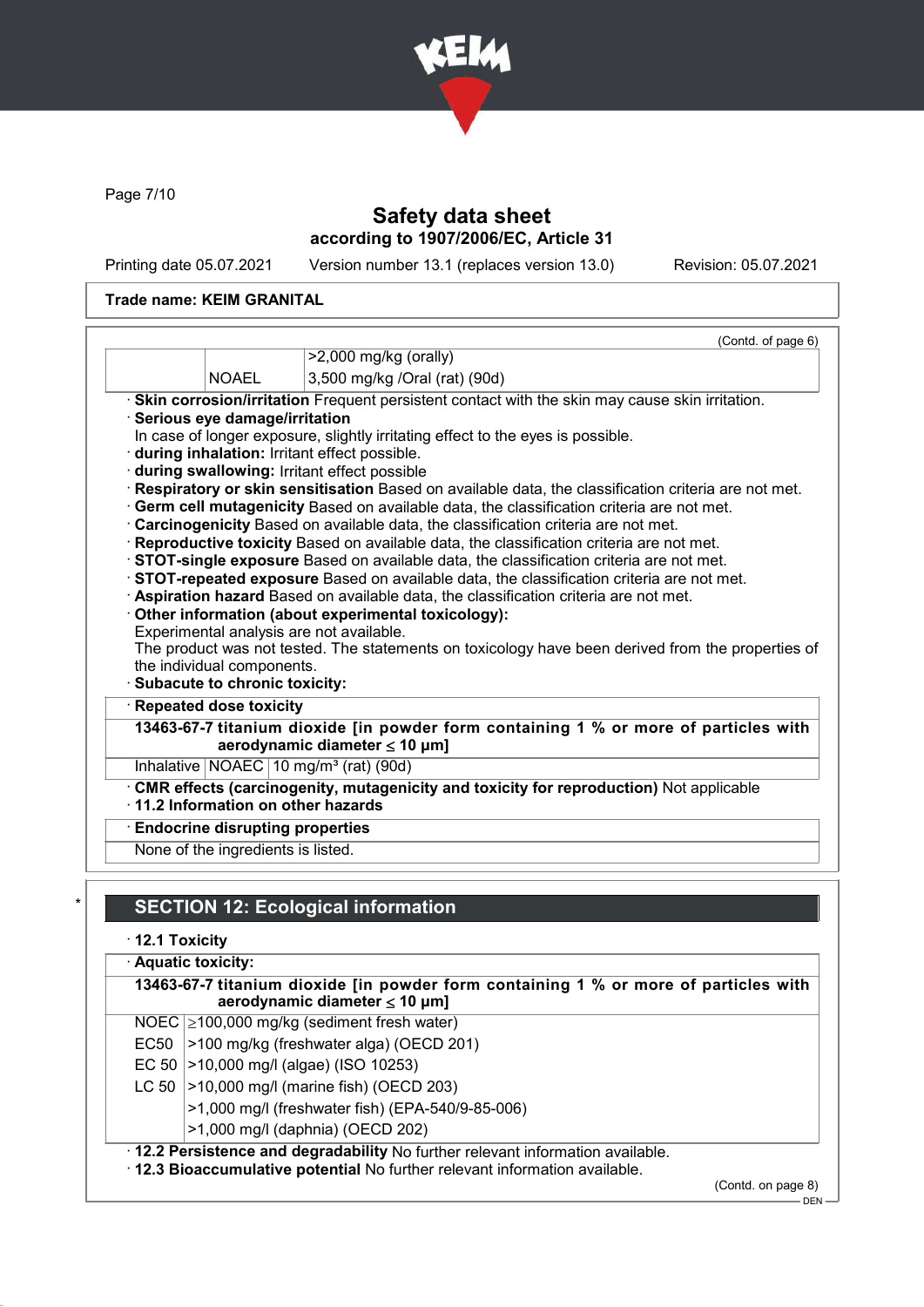

Page 8/10

## Safety data sheet according to 1907/2006/EC, Article 31

Printing date 05.07.2021 Version number 13.1 (replaces version 13.0) Revision: 05.07.2021

### Trade name: KEIM GRANITAL

|                                                                                                                                                          | (Contd. of page 7) |
|----------------------------------------------------------------------------------------------------------------------------------------------------------|--------------------|
| $\cdot$ 12.4 Mobility in soil No further relevant information available.                                                                                 |                    |
| 12.5 Results of PBT and vPvB assessment                                                                                                                  |                    |
| $\cdot$ PBT: Not applicable                                                                                                                              |                    |
| · vPvB: Not applicable                                                                                                                                   |                    |
| 12.6 Endocrine disrupting properties                                                                                                                     |                    |
| The product does not contain substances with endocrine disrupting properties.                                                                            |                    |
| 12.7 Other adverse effects                                                                                                                               |                    |
| · Additional ecological information:                                                                                                                     |                    |
| · AOX-indication:                                                                                                                                        |                    |
| Due to the substance of content which do not include organic jointed halogens, the product can not<br>take influence on the AOX-load of the waste water. |                    |
| $\cdot$ According to the formulation contains the following heavy metals and compounds from the                                                          |                    |
| EU guideline NO. 2006/11/EC:                                                                                                                             |                    |
| The product contains TiO2.                                                                                                                               |                    |
| · General notes:                                                                                                                                         |                    |
| Do not allow product to reach ground water, water course or sewage system.                                                                               |                    |
| At present there are no ecotoxicological assessments.                                                                                                    |                    |
| The statements on ecotoxicology have been derived from the properties of the individual<br>components.                                                   |                    |
| Water hazard class 1 (German Regulation) (Self-assessment): slightly hazardous for water                                                                 |                    |

# SECTION 13: Disposal considerations

### · 13.1 Waste treatment methods

· Recommendation

Disposal must be made according to official regulations.

Must not be disposed with household garbage. Do not allow product to reach sewage system.

· European waste catalogue

08 01 12 waste paint and varnish other than those mentioned in 08 01 11

- · Uncleaned packaging:
- · Recommendation: Disposal must be made according to official regulations.
- · Recommended cleansing agents: Water, if necessary with cleansing agents.

| <b>SECTION 14: Transport information</b>                 |      |                    |
|----------------------------------------------------------|------|--------------------|
| $\cdot$ 14.1 UN number or ID number<br>· ADR, IMDG, IATA | Void |                    |
| 14.2 UN proper shipping name<br>· ADR, IMDG, IATA        | Void |                    |
| 14.3 Transport hazard class(es)                          |      |                    |
| · ADR, IMDG, IATA<br>· Class                             | Void |                    |
|                                                          |      | (Contd. on page 9) |
|                                                          |      | DEN $-$            |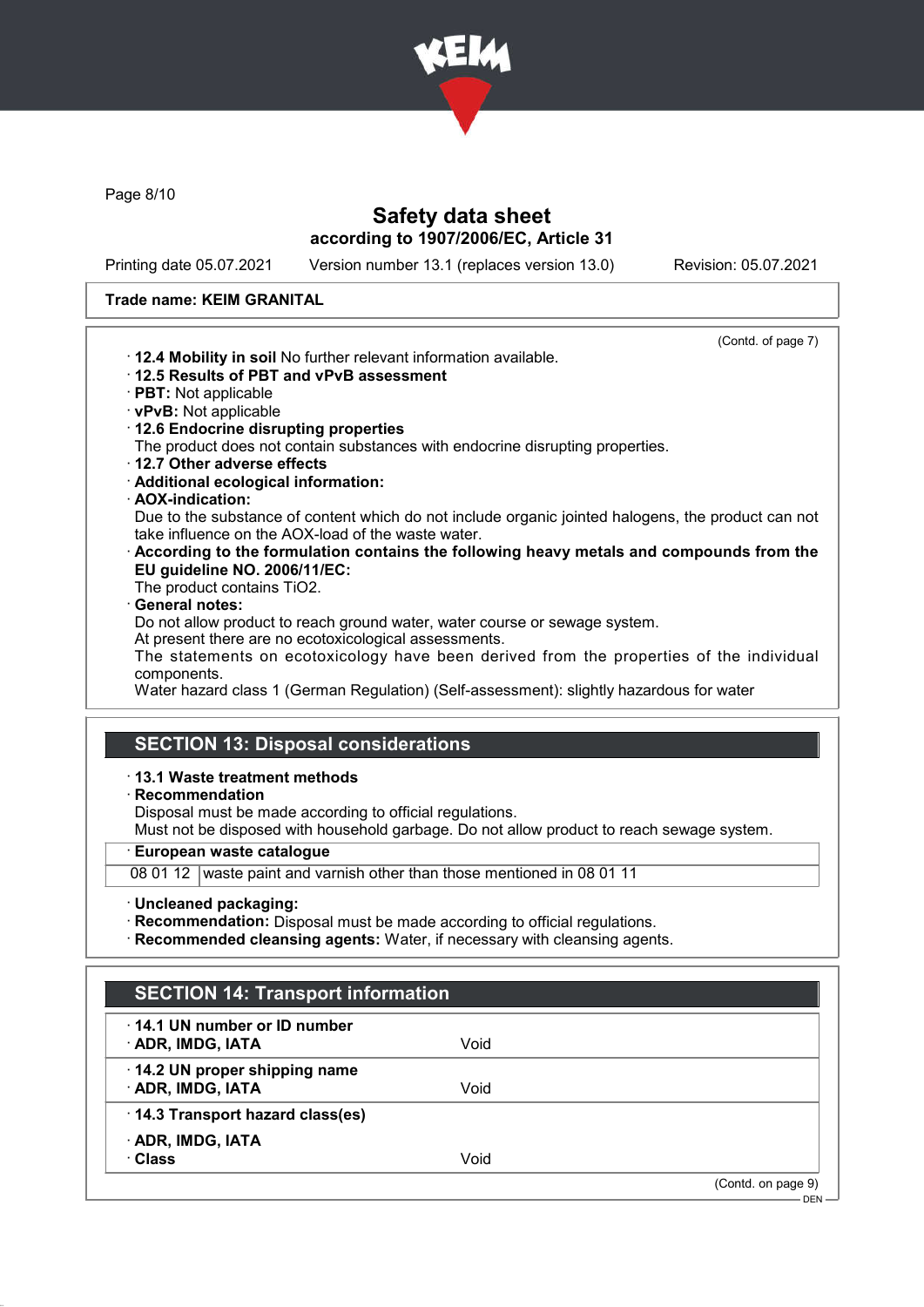

Page 9/10

### Safety data sheet according to 1907/2006/EC, Article 31

Printing date 05.07.2021 Version number 13.1 (replaces version 13.0) Revision: 05.07.2021

### Trade name: KEIM GRANITAL

|                                                                        | (Contd. of page 8)                                            |
|------------------------------------------------------------------------|---------------------------------------------------------------|
| 14.4 Packing group<br>· ADR, IMDG, IATA                                | Void                                                          |
| 14.5 Environmental hazards:<br>· Marine pollutant:                     | No.                                                           |
| 14.6 Special precautions for user                                      | Not applicable                                                |
| 14.7 Maritime transport in bulk according to<br><b>IMO instruments</b> | Not applicable                                                |
| · Transport/Additional information:                                    | No dangerous good in sense of these transport<br>regulations. |
| · UN "Model Regulation":                                               | Void                                                          |

### **SECTION 15: Regulatory information**

- · 15.1 Safety, health and environmental regulations/legislation specific for the substance or mixture
- · Labelling according to Regulation (EC) No 1272/2008

For information on labelling please refer to section 2 of this document.

- · Directive 2012/18/EU
- · Named dangerous substances ANNEX I None of the ingredients is listed.

· LIST OF SUBSTANCES SUBJECT TO AUTHORISATION (ANNEX XIV)

- None of the ingredients is listed.
- DIRECTIVE 2011/65/EU on the restriction of the use of certain hazardous substances in electrical and electronic equipment – Annex II
- None of the ingredients is listed.
- · REGULATION (EU) 2019/1148
- Annex I RESTRICTED EXPLOSIVES PRECURSORS (Upper limit value for the purpose of licensing under Article 5(3))
- None of the ingredients is listed.
	- Annex II REPORTABLE EXPLOSIVES PRECURSORS
- None of the ingredients is listed.

### · National regulations:

- · Waterhazard class: Water hazard class 1 (Self-assessment): slightly hazardous for water.
- · Other regulations, limitations and prohibitive regulations
- · Substances of very high concern (SVHC) according to REACH, Article 57 Not applicable
- · Product-Code/Giscode: BSW10
- · 15.2 Chemical safety assessment: A Chemical Safety Assessment has not been carried out.

DEN